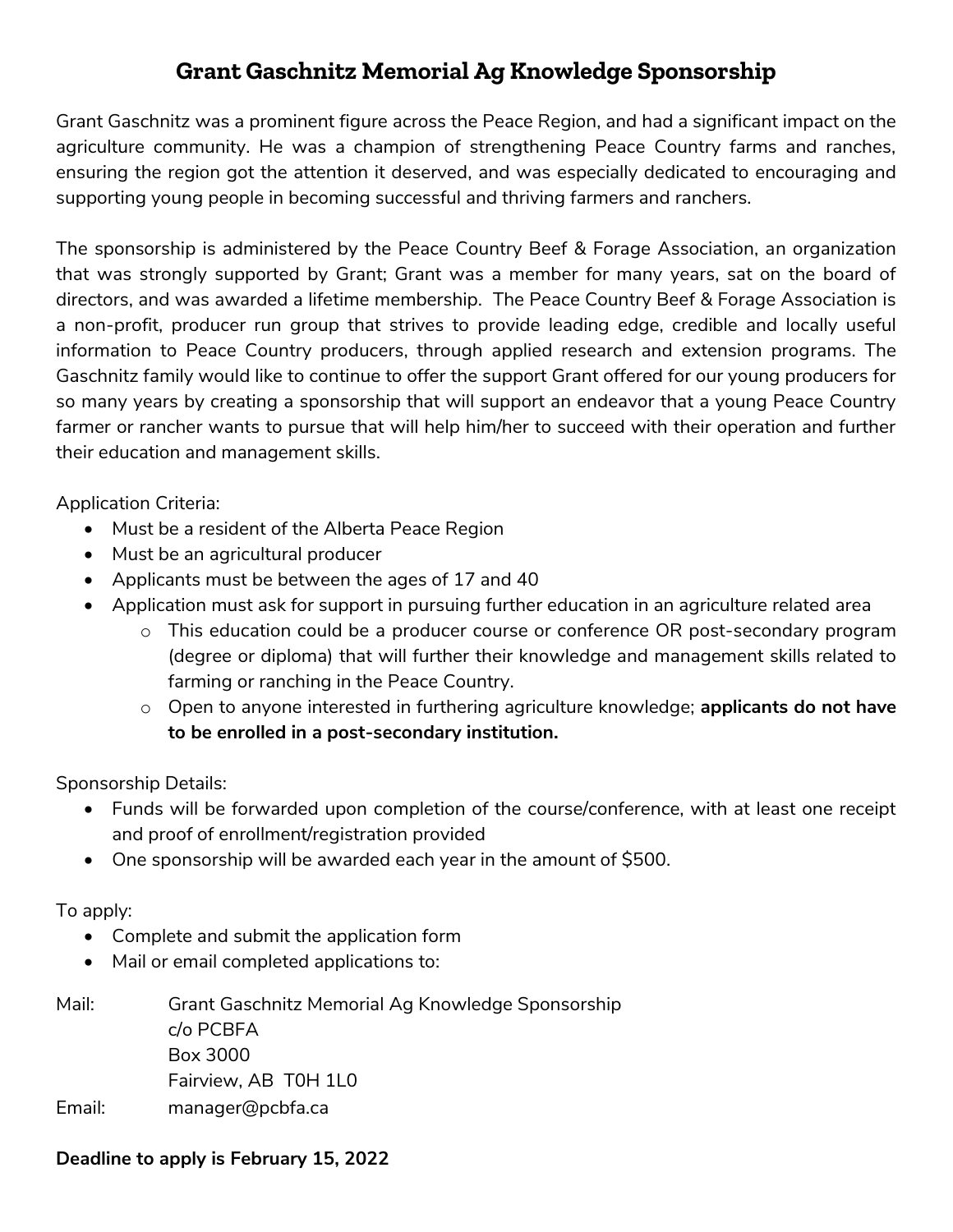## **Grant Gaschnitz Memorial Ag Knowledge Sponsorship Application Form**

| <b>Applicant Surname</b>                                                                                                                |      | <b>Given Name</b> |                     |  |
|-----------------------------------------------------------------------------------------------------------------------------------------|------|-------------------|---------------------|--|
| <b>Address</b>                                                                                                                          | City | Province          | <b>Postal Code</b>  |  |
| <b>Email Address</b>                                                                                                                    |      |                   | <b>Phone Number</b> |  |
| Date of Birth                                                                                                                           |      |                   |                     |  |
| Tell us a bit about yourself, including your area of agricultural production, your passion for farming and                              |      |                   |                     |  |
|                                                                                                                                         |      |                   |                     |  |
|                                                                                                                                         |      |                   |                     |  |
|                                                                                                                                         |      |                   |                     |  |
|                                                                                                                                         |      |                   |                     |  |
| Information on the program, course, online training or conference you would like to receive support<br>from this scholarship to pursue: |      |                   |                     |  |
|                                                                                                                                         |      |                   |                     |  |
|                                                                                                                                         |      |                   |                     |  |
| Brief overview of the program/course/conference: _______________________________                                                        |      |                   |                     |  |
|                                                                                                                                         |      |                   |                     |  |